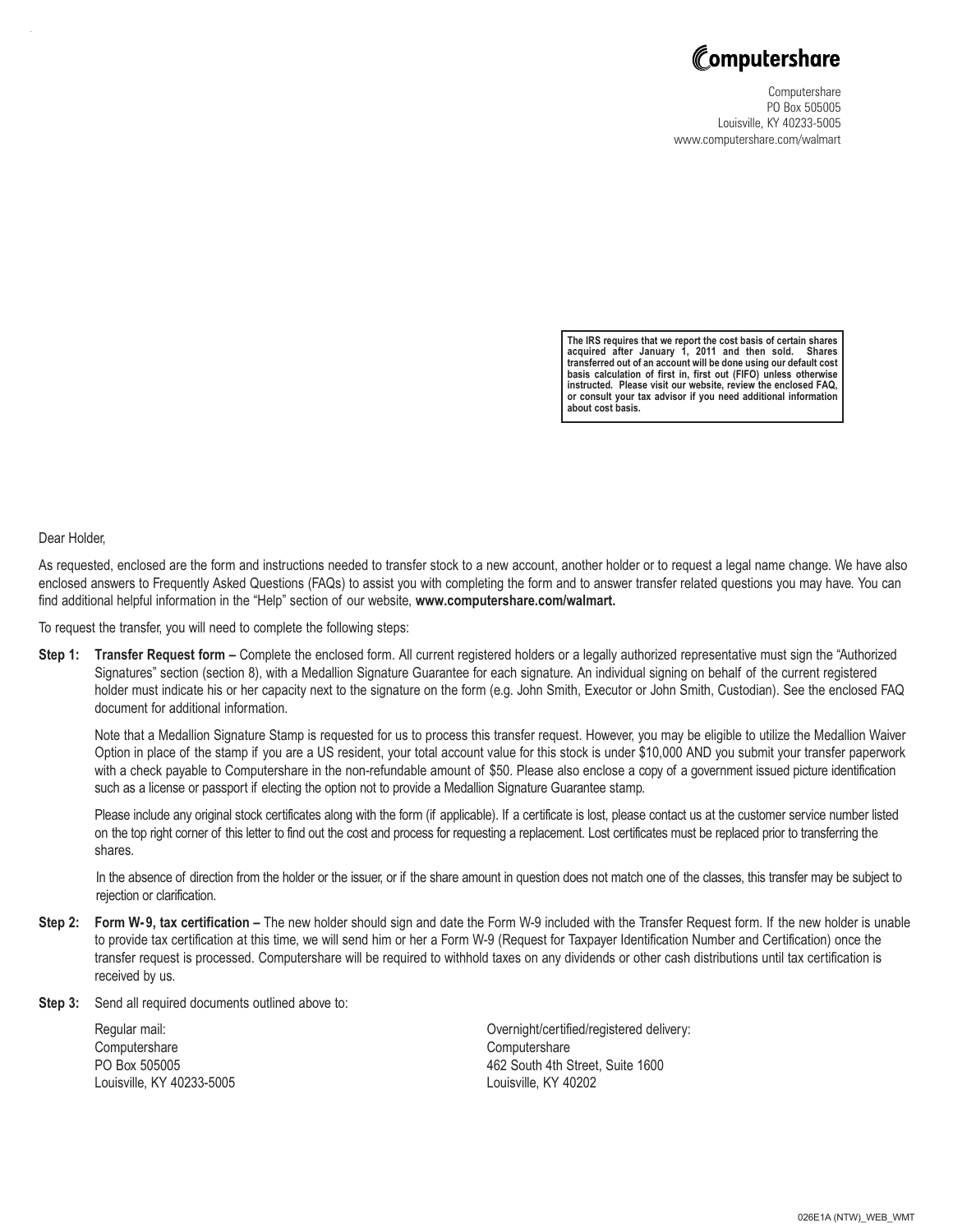It is important that you follow the steps above to ensure that your transfer can be completed. Depending on the type of transfer being requested, your transfer should be completed within 10 business days of receipt. A statement will be sent to the new holder upon completion of the transfer. Please note, the statement cannot be sent to a third party. If your transfer cannot be processed due to missing or incomplete documentation, we will contact you for more information.

Please note that if this stock has a book entry option, certificate requests will only be fulfilled by the owner entering requests via our Investor Centre web site or by contacting a customer service agent. Instructions requesting certificates that accompany this transfer request will not be fulfilled if the book entry option exists. Note that certificate requests may have a fee requirement.

If the value of the shares you are transferring exceeds \$14 million, or if you have any questions, please contact us at the customer service number listed on the top right corner of this letter. You can also submit your questions online through the "Contact Us" section of the website listed on the top right corner of this letter.

Sincerely,

**Computershare** Enclosures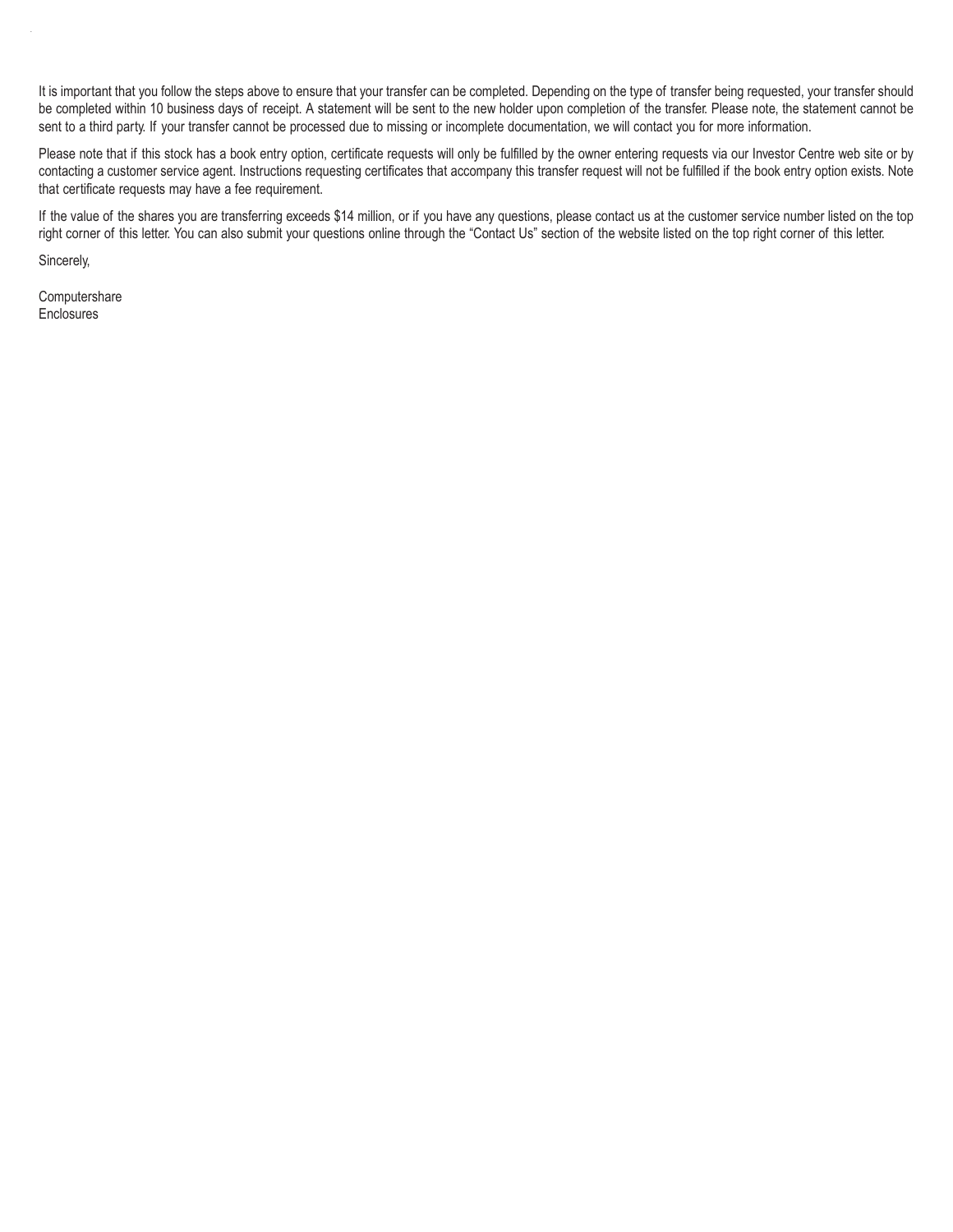. Reset Form





+

Computershare PO Box 505005 Louisville, KY 40233-5005 www.computershare.com/walmart

Name of Current Account Holder

**Address** 

City, State, Zip City, State, Zip

| <b>Transfer Request - See enclosed instructions</b>                                                                                                                                                                                                                                                                                                                                                                                                                                                                                                                | <b>PLEASE PRINT CLEARLY</b>                                                                                                                                                                                                                                                                                                                                                                                                                                                                                                                                                         |
|--------------------------------------------------------------------------------------------------------------------------------------------------------------------------------------------------------------------------------------------------------------------------------------------------------------------------------------------------------------------------------------------------------------------------------------------------------------------------------------------------------------------------------------------------------------------|-------------------------------------------------------------------------------------------------------------------------------------------------------------------------------------------------------------------------------------------------------------------------------------------------------------------------------------------------------------------------------------------------------------------------------------------------------------------------------------------------------------------------------------------------------------------------------------|
| <b>CURRENT HOLDER INFORMATION</b><br><b>Shares to be Transferred</b><br>PLEASE NOTE: Whole shares cannot be divided into fractional shares.<br>Daytime Telephone Number<br>$\vert 2 \vert$<br>$\overline{\mathbf{3}}$<br><b>IMPORTANT:</b><br><b>PARTIAL TRANSFER:</b><br>DRS Book-Entry Shares (number of whole shares to transfer)<br>$5^{\circ}$                                                                                                                                                                                                                | Legal Name Change (for ownership changes please complete this form in its<br>entirety. If the account is in your name only and a legal name change occurred, check<br>box 1 and consult instructions included with this package for required fields)<br><b>Transfer ALL Shares</b> (all book-entry shares and any certificated shares submitted)<br>If this box is checked, do not complete sections 4, 5 and 6.<br>The original certificate(s) must be submitted for shares that are held in Certificated form.<br><b>Certificated Shares</b> (number of whole shares to transfer) |
| Investment Plan Book-Entry Shares (number of whole and/or fractional shares to transfer, if applicable)                                                                                                                                                                                                                                                                                                                                                                                                                                                            | Required ▶ Medallion Guarantee Stamp                                                                                                                                                                                                                                                                                                                                                                                                                                                                                                                                                |
| $\mathbf{7}$<br><b>Check Replacements:</b> Check this box to have uncashed checks in the account<br>reissued in the original issued name.<br>Authorized Signatures - This section must be signed and stamped for your transfer to<br> 8 <br>be executed.                                                                                                                                                                                                                                                                                                           | (Notary Seal Is Not Acceptable)<br>Affix the medallion stamp below OR if your total account value is under<br>\$10,000, and you live in the United States, you may be eligible to utilize the<br>Medallion Waiver option. See the cover letter for further details and instead use<br>this box to record the check number you will be enclosing in non-refundable<br>payment of the Medallion Waiver option, along with a copy of a government<br>issued photo ID if electing the option not to provide a Medallion Signature<br>Guarantee stamp.                                   |
| The undersigned does (do) hereby irrevocably constitute and appoint Computershare as attorney to transfer the<br>said stock, as the case may be, on the books of said Company, with full power of substitution in<br>the premises.<br>The signature(s) below on this Transfer Request form must correspond exactly with the name(s) as shown upon<br>the face of the stock certificate or a Computershare-issued statement for book-entry shares, without alteration                                                                                               |                                                                                                                                                                                                                                                                                                                                                                                                                                                                                                                                                                                     |
| or enlargement or any change whatever. The below must be signed by all current registered holders, or a legally<br>authorized representative with indication of his or her capacity next to the signature.<br>NOTE: Signature(s) must be stamped with a Medallion Signature Guarantee by a qualified financial institution,<br>such as a commercial bank, savings bank, savings and loan, US stockbroker and security dealer, or<br>credit union, that is participating in an approved Medallion Signature Guarantee Program<br>(A NOTARY SEAL IS NOT ACCEPTABLE). |                                                                                                                                                                                                                                                                                                                                                                                                                                                                                                                                                                                     |
| Signature of All Current Holders or Legal Representatives<br>$MDORTANT$ $\triangleright$ You must complete both sides of this form for it to be valid                                                                                                                                                                                                                                                                                                                                                                                                              | Date (mm / dd / yyyy)                                                                                                                                                                                                                                                                                                                                                                                                                                                                                                                                                               |

**IMPORTANT ► You must complete both sides of this form for it to be valid.**

E276UTR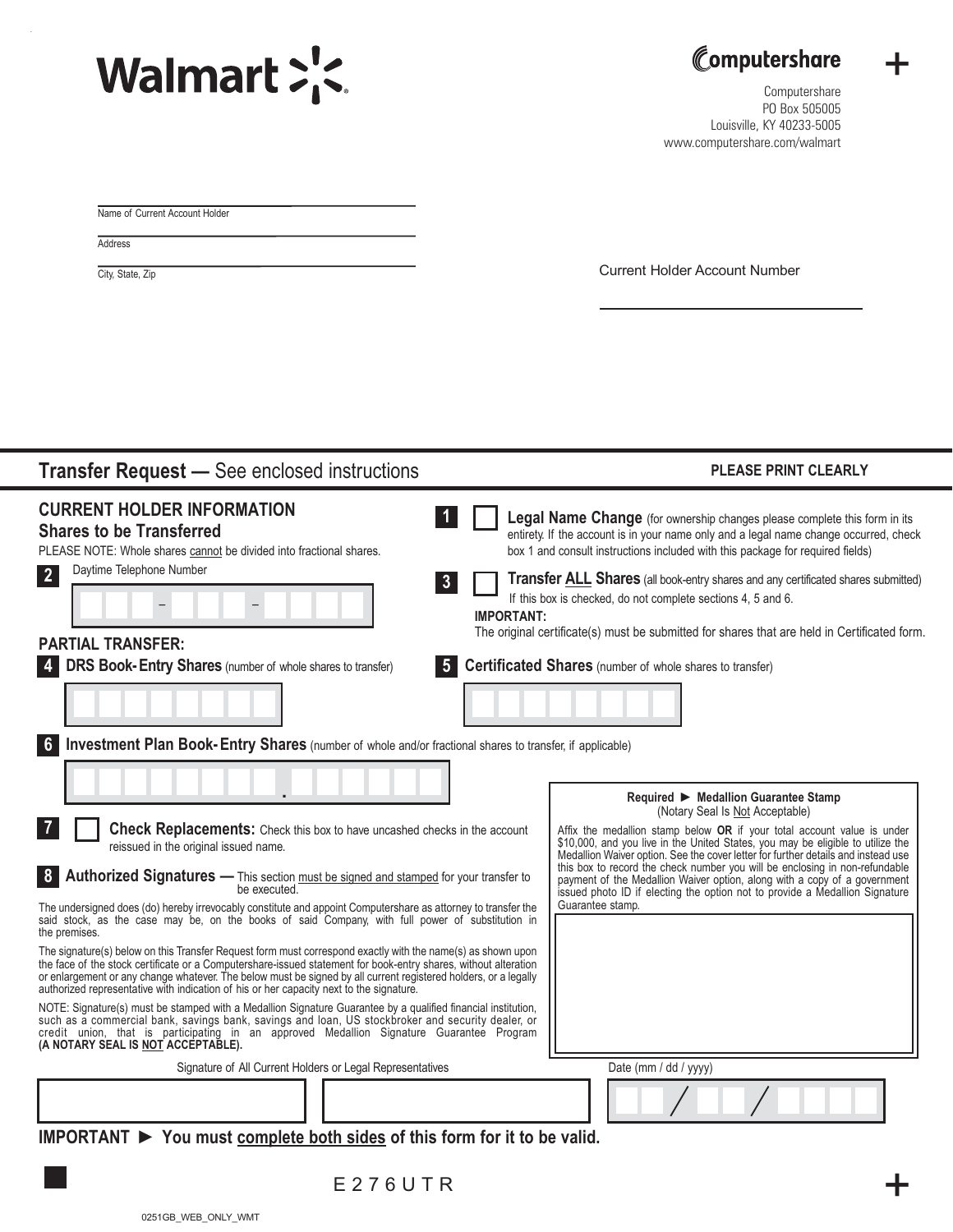# Computershare +

|    | <b>Transfer Request - See enclosed instructions</b>                                                                                                                                                                                                                                                                                                                                                                                                                                                                                                                                                                                                                                                                                    | <b>PLEASE PRINT CLEARLY</b>                                                                                 |
|----|----------------------------------------------------------------------------------------------------------------------------------------------------------------------------------------------------------------------------------------------------------------------------------------------------------------------------------------------------------------------------------------------------------------------------------------------------------------------------------------------------------------------------------------------------------------------------------------------------------------------------------------------------------------------------------------------------------------------------------------|-------------------------------------------------------------------------------------------------------------|
|    | <b>NEW HOLDER / RECIPIENT INFORMATION</b><br>• Please complete for each new holder<br>9 Account Type (mark only one box with an "X"):                                                                                                                                                                                                                                                                                                                                                                                                                                                                                                                                                                                                  | • Use additional pages as necessary                                                                         |
|    | Individual (complete A, B, C, G & H)<br>Custodial with Minor (complete A, B, C, D, G & H)<br>Joint (complete A, B, C, D, G & H)<br>Estate (complete A, B, C, E, G & H)                                                                                                                                                                                                                                                                                                                                                                                                                                                                                                                                                                 | Transfer on Death (complete A, B, C, D, G & H)<br>Trustee/Trust (complete A-H)                              |
| A  | Other (indicate type and complete A, B, C, D, G & H)<br>B<br>New Holder's Existing Account Number (if applicable)                                                                                                                                                                                                                                                                                                                                                                                                                                                                                                                                                                                                                      | *Social Security Number (SSN) or Employer Identification Number (EIN)<br>(do not use hyphens)<br>EIN<br>SSN |
| C  | Name (First, MI, Last) - Individual / Custodian / Trustee / Executor / Other                                                                                                                                                                                                                                                                                                                                                                                                                                                                                                                                                                                                                                                           | (check one box above)                                                                                       |
| D  | Name (First, MI, Last) - Joint Holder / Minor / Co-Trustee / TOD Beneficiary / Other (if applicable)                                                                                                                                                                                                                                                                                                                                                                                                                                                                                                                                                                                                                                   |                                                                                                             |
| Е  | Trust / Estate Name (if applicable)                                                                                                                                                                                                                                                                                                                                                                                                                                                                                                                                                                                                                                                                                                    |                                                                                                             |
|    | F<br>Trust / Estate Name - continued                                                                                                                                                                                                                                                                                                                                                                                                                                                                                                                                                                                                                                                                                                   | Date of Trust (mm / dd / yyyy) (if applicable)                                                              |
| G  | Address Number and Street Name / PO Box                                                                                                                                                                                                                                                                                                                                                                                                                                                                                                                                                                                                                                                                                                | Apt. / Unit Number                                                                                          |
| H  | City                                                                                                                                                                                                                                                                                                                                                                                                                                                                                                                                                                                                                                                                                                                                   | <b>State</b><br>Zip Code                                                                                    |
| 10 | <b>Purpose for Transfer/Cost Basis Data</b><br>Please check off the applicable purpose of the transfer for shares acquired after 12/31/10. If this section is not fully completed, all transfers will be treated as Gifts, unless we receive<br>documentation that this is a decedent transfer (i.e. Affidavit of Domicile) in which case the transfer will be treated as an inheritance. We recommend that you consult with your tax advisor<br>regarding the tax implications for each type of transfer.<br>Please check ONLY ONE box. If you check more than one box your transfer will be treated as if you had not made any selection. Please see section 10 of How to Complete the<br>Transfer Request Form for further details. |                                                                                                             |
|    | Private Sale<br>Gift                                                                                                                                                                                                                                                                                                                                                                                                                                                                                                                                                                                                                                                                                                                   | <b>US Dollars</b>                                                                                           |
|    | Inheritance<br>(If blank we will default to the effective date of the transfer.)                                                                                                                                                                                                                                                                                                                                                                                                                                                                                                                                                                                                                                                       |                                                                                                             |

.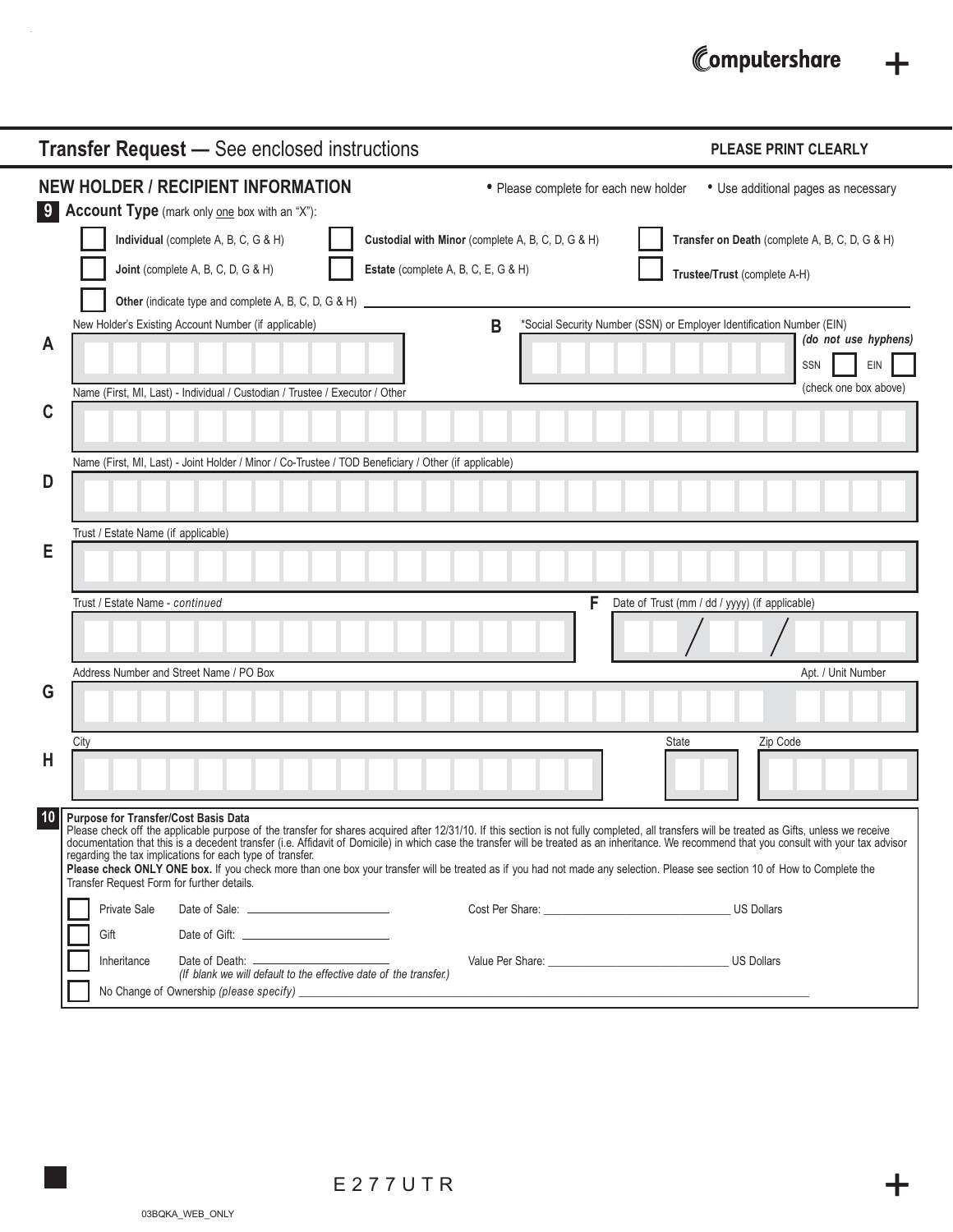



+

Computershare PO Box 505005 Louisville, KY 40233-5005 Telephone: 800 438 6278 email: walmart@computershare.com www.computershare.com/walmart

| Name(s)                                                                                       |             |     |  |
|-----------------------------------------------------------------------------------------------|-------------|-----|--|
|                                                                                               |             |     |  |
|                                                                                               |             |     |  |
|                                                                                               |             |     |  |
| Address                                                                                       |             |     |  |
| City, State, Zip                                                                              |             |     |  |
|                                                                                               |             |     |  |
|                                                                                               |             |     |  |
| Use black ink. Print in<br>CAPITAL letters inside the grey<br>areas as shown in this example. | $A$ $B$ $C$ | 123 |  |

# **Form W- 9 Request for Taxpayer Identification Number and Certification**

**If this Form W-9 is not completed and returned, your account may be subject to backup withholding at the applicable tax rate on all dividends and sale proceeds.** 

**For joint tenant accounts, the TIN provided must belong to the first owner listed above to avoid backup withholding.** 

# A **Taxpayer Identification Number (TIN)**

Social Security Number **Employer Identification Number Employer Identification Number Enter your TIN for the above registered name and address in the appropriate box. For individuals, this is your Social Security number (SSN). For other entities, it is your Employer Identification Number (EIN). COMPLETE ONLY ONE BOX.**

|                                                                                                                                                                                                                                                                                                                                                                                           | <b>OR</b>     |             |                  |                                                                                                                                                                                                                                                                                                                                                                   |
|-------------------------------------------------------------------------------------------------------------------------------------------------------------------------------------------------------------------------------------------------------------------------------------------------------------------------------------------------------------------------------------------|---------------|-------------|------------------|-------------------------------------------------------------------------------------------------------------------------------------------------------------------------------------------------------------------------------------------------------------------------------------------------------------------------------------------------------------------|
| <b>B</b> Federal Tax Classification<br>Check appropriate box (required); check only <b>ONE</b> of the following boxes:<br>Individual/Sole<br>Proprietor or Single-<br>C Corporation<br>Member LLC<br>Note: For a single-member LLC that is disregarded, check the appropriate box above for the tax classification of the single-member owner.<br><b>Exempt Payee Code (if any)</b><br> C | S Corporation | Partnership | Trust/<br>Estate | <b>Limited Liability Company</b><br>or<br><b>Other Classification</b><br>If you are an LLC or Other Classification, do not<br>complete this form. You must complete an IRS<br>Form W-9. This form can be found on the IRS<br>website at www.irs.gov. See "Limited Liability<br>Company or Other Classification" on the back<br>of this form for more information. |
| If you are exempt from backup withholding, enter in the Exemptions box, any code that may apply to you. See<br>Exemption from FATCA reporting code (if any)<br><b>Not Applicable</b><br>Exempt payee codes on the back of this form.<br>(Applies to accounts maintained outside the U.S.)                                                                                                 |               |             |                  |                                                                                                                                                                                                                                                                                                                                                                   |
| <b>Certification</b><br>Under penalties of perjury, I certify that:                                                                                                                                                                                                                                                                                                                       |               |             |                  |                                                                                                                                                                                                                                                                                                                                                                   |

- 1. The number shown on this form is my correct Taxpayer Identification Number, and
- 2. I am not subject to backup withholding because: (a) I am exempt from backup withholding, or (b) I have not been notified by the Internal Revenue Service (IRS) that I am subject to backup withholding as a result of a failure to report all interest or dividends, or (c) the IRS has notified me that I am no longer subject to backup withholding, and
- 3. I am a U.S. citizen or other U.S. person (defined on reverse).
- 4. The FATCA code(s) entered on this form (if any) indicating that I am exempt from FATCA reporting is correct (defined on reverse).
- **Certification Instructions.** You must cross out item 2 above if you have been notified by the IRS that you are currently subject to backup withholding because you have failed to report all interest and dividends on your tax return.

**This form must be signed and dated for us to accept as proper certification.**

| <b>Sign Here</b>                                    | Signature of U.S. Person - Please keep signature within the box Date (mm/dd/yyyy) |  | Daytime Telephone Number |  |
|-----------------------------------------------------|-----------------------------------------------------------------------------------|--|--------------------------|--|
|                                                     |                                                                                   |  |                          |  |
| Cand farm to Computershops. Be not cand to the IDC. |                                                                                   |  |                          |  |

**Send form to Computershare. Do not send to the IRS.**

 $E$  2 3 U W 9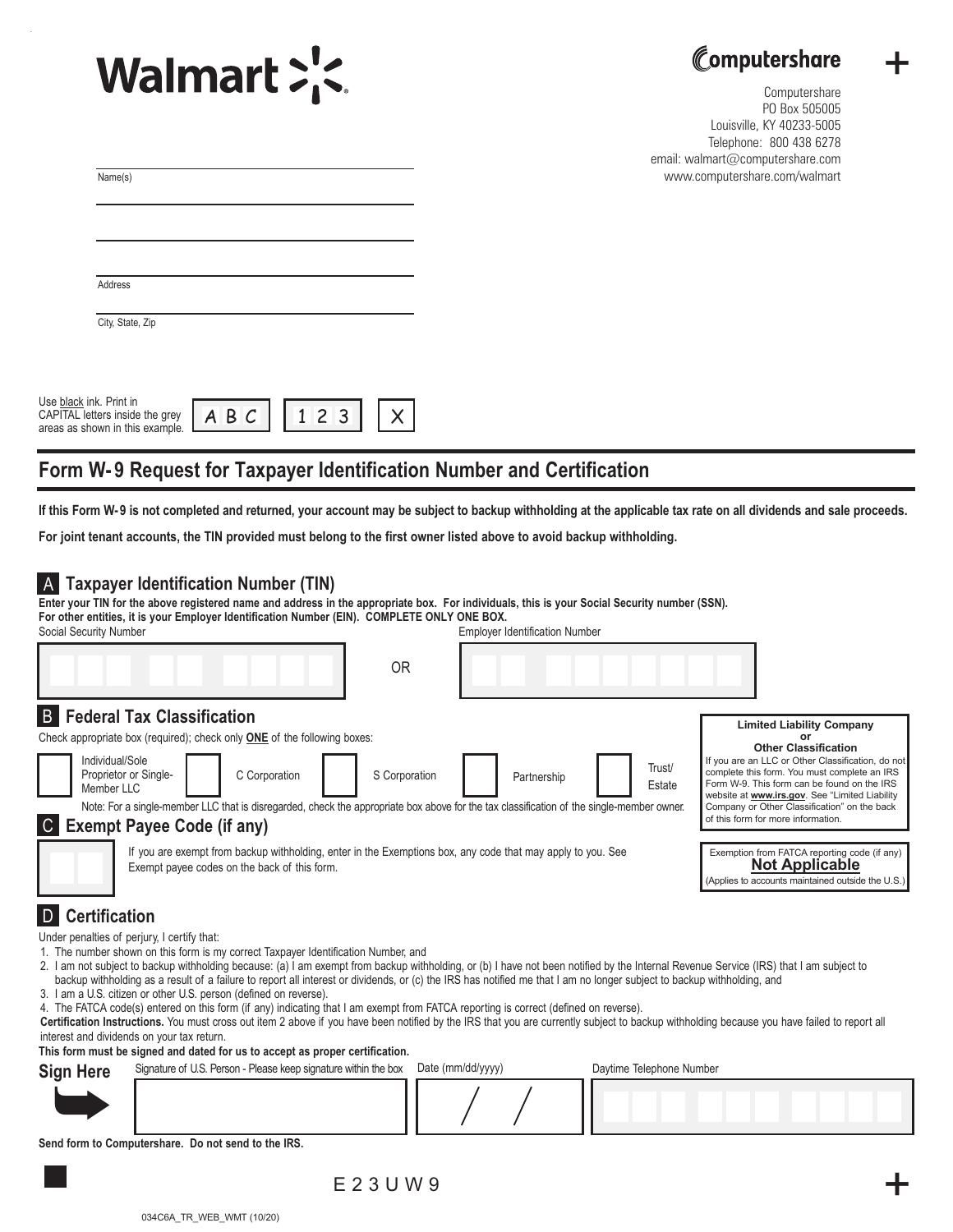# **How to complete this form**

# **Backup Withholding**

The Internal Revenue Service (IRS) requires us to withhold taxes for the applicable rate of backup withholding for U.S. persons without a W-9 tax certification who are not otherwise exempt. Parties acting as disbursement agents, such as Computershare, must withhold and pay to the IRS the applicable tax rate of such payments under certain conditions. This is called "backup withholding." Payments that may be subject to backup withholding include interest, dividends, broker and barter exchange transactions, and royalties. Supplying us with your correct Taxpayer Identification Number (TIN), and signing this form will generally allow you to receive your payments without being subject to backup withholding. Failure to supply your TIN, or supplying us with an incorrect TIN, could result in a \$50.00 penalty being assessed by the IRS.

Receipt of a completed Form W-9 will discontinue backup withholding unless otherwise required.

### What Name and Number To Give the Requester **Exempt payee code.** Generally, individuals (including sole proprietors) are not exempt from backup withholding.

| what name and number To Give the Requester                    |                                                                                                                                                                                                            |                                                                                                                                                 | Corporations are exempt from backup withholding for certain payments, such as interest and dividends.                                                                                |  |  |  |
|---------------------------------------------------------------|------------------------------------------------------------------------------------------------------------------------------------------------------------------------------------------------------------|-------------------------------------------------------------------------------------------------------------------------------------------------|--------------------------------------------------------------------------------------------------------------------------------------------------------------------------------------|--|--|--|
| Give name and SSN of:<br>For this type of account:            |                                                                                                                                                                                                            |                                                                                                                                                 | Corporations are not exempt from backup withholding for payments made in settlement of payment card or third                                                                         |  |  |  |
|                                                               | 1. Individual                                                                                                                                                                                              | The individual                                                                                                                                  | party network transactions.                                                                                                                                                          |  |  |  |
|                                                               | 2. Two or more individuals (joint account)                                                                                                                                                                 | The actual owner of the account or, if<br>combined funds, the first individual on<br>the account                                                | Note. If you are exempt from backup withholding, you should still complete this form to avoid possible erroneous<br>backup withholding.                                              |  |  |  |
|                                                               | 3. Custodian account of a minor                                                                                                                                                                            | The minor                                                                                                                                       | The following codes identify payees that are exempt from backup withholding:                                                                                                         |  |  |  |
|                                                               | (Uniform Gift to Minors Act)<br>4. a. The usual revocable savings<br>trust (grantor is also trustee)                                                                                                       | The grantor-trustee                                                                                                                             | 1 -- An organization exempt from tax under section 501(a), any IRA, or a custodial account under section<br>403(b)(7) if the account satisfies the requirements of section 401(f)(2) |  |  |  |
|                                                               | b. So-called trust account that is not<br>a legal or valid trust under state law                                                                                                                           | The actual owner                                                                                                                                | 2 -- The United States or any of its agencies or instrumentalities                                                                                                                   |  |  |  |
|                                                               | 5. Sole proprietorship or disregarded<br>entity owned by an individual                                                                                                                                     | The owner                                                                                                                                       | 3 -- A state, the District of Columbia, a U.S. commonwealth or possession, or any of their political subdivisions<br>or instrumentalities                                            |  |  |  |
|                                                               | 6. Grantor trust filing under Optional<br>Form 1099 Filing Method 1                                                                                                                                        | The grantor                                                                                                                                     | 4 -- A foreign government or any of its political subdivisions, agencies, or instrumentalities                                                                                       |  |  |  |
|                                                               | (see Regulation section<br>$1.671 - 4(b)(2)(i)(A)$                                                                                                                                                         |                                                                                                                                                 | 5 - A corporation                                                                                                                                                                    |  |  |  |
|                                                               |                                                                                                                                                                                                            |                                                                                                                                                 | 6 -- A dealer in securities or commodities required to register in the United States, the District of Columbia, or a                                                                 |  |  |  |
|                                                               | For this type of account:                                                                                                                                                                                  | Give name and EIN of:                                                                                                                           | possession of the United States                                                                                                                                                      |  |  |  |
|                                                               | 7. Disregarded entity not owned by an                                                                                                                                                                      | The owner                                                                                                                                       | 7 -- A futures commission merchant registered with the Commodity Futures Trading Commission                                                                                          |  |  |  |
|                                                               | individual<br>8. A valid trust, estate, or pension trust                                                                                                                                                   | Legal entity                                                                                                                                    | 8 -- A real estate investment trust                                                                                                                                                  |  |  |  |
|                                                               | 9. Corporation or LLC electing                                                                                                                                                                             | The corporation                                                                                                                                 | 9 -- An entity registered at all times during the tax year under the Investment Company Act of 1940                                                                                  |  |  |  |
|                                                               | corporate status on Form 8832 or<br>Form 2553                                                                                                                                                              |                                                                                                                                                 | 10 -- A common trust fund operated by a bank under section 584(a)                                                                                                                    |  |  |  |
|                                                               | 10. Association, club, religious,                                                                                                                                                                          | The organization                                                                                                                                | 11 -- A financial institution                                                                                                                                                        |  |  |  |
| charitable, educational, or other tax-<br>exempt organization |                                                                                                                                                                                                            |                                                                                                                                                 | 12 -- A middleman known in the investment community as a nominee or custodian                                                                                                        |  |  |  |
|                                                               | 11. Partnership or multi-member LLC                                                                                                                                                                        | The partnership                                                                                                                                 | 13 -- A trust exempt from tax under section 664 or described in section 4947                                                                                                         |  |  |  |
|                                                               | 12. A broker or registered nominee                                                                                                                                                                         | The broker or nominee                                                                                                                           |                                                                                                                                                                                      |  |  |  |
|                                                               | 13. Account with the Department of<br>Agriculture in the name of a public<br>entity (such as a state or local<br>government, school district, or<br>prison) that receives agricultural<br>program payments | The public entity                                                                                                                               |                                                                                                                                                                                      |  |  |  |
|                                                               | 14. Grantor trust filing under the Form<br>1041 Filing Method or the Optional<br>Form 1099 Filing Method 2 (see<br>Regulation section<br>$1.671-4(b)(2)(i)(B))$                                            | The trust<br>and the second second and the second second the second second the second second the second second second and s<br>$\sim$<br>$\sim$ |                                                                                                                                                                                      |  |  |  |

# **Limited Liability Company or Other Classification**

If you are a Limited Liability Company or Other entity, complete an IRS Form W-9 found on the IRS website www.irs.gov. Be sure to include the information required in the IRS instructions for a *Limited Liability Company (LLC)* or for *Other entities* on page 2. Return the completed form to the address below.

**Definition of a U.S. Person.** For federal tax purposes, you are considered a U.S. person if you are:

- An individual who is a U.S. citizen or U.S. resident alien,
- A partnership, corporation, company, or association created or organized in the United States or under the laws of the United States,
- An estate (other than a foreign estate), or
- A domestic trust (as defined in Regulations Section 301.7701-7).

**Exemption from FATCA reporting:** If you are submitting this form for an account that is maintained in the United States, you are exempt from FATCA reporting.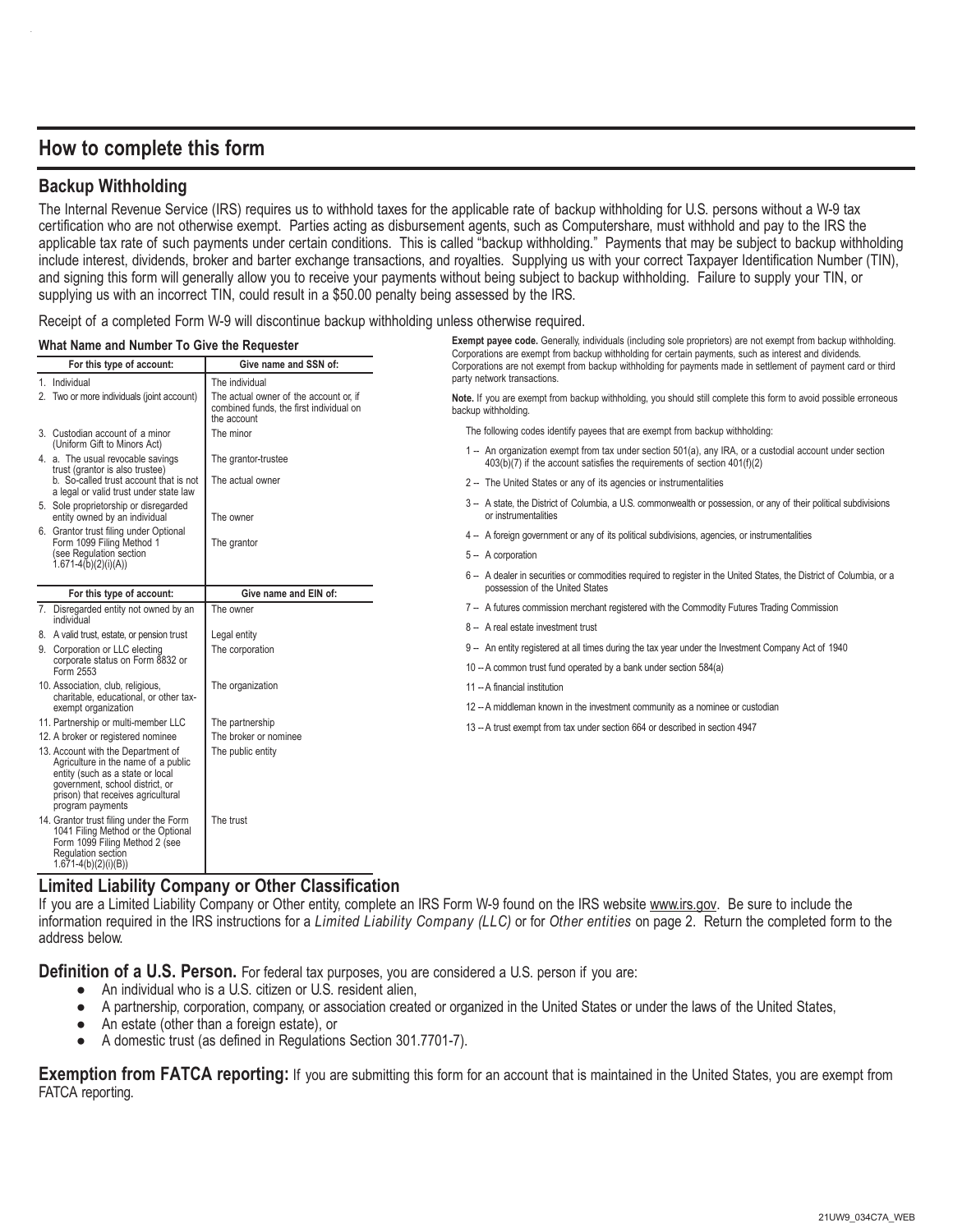# **How to Complete the Transfer Request Form** SEE FAQS FOR MORE INFORMATION

# **CURRENT HOLDER INFORMATION**

# **Shares to be Transferred**

#### **See the following Frequently Asked Questions (FAQs) section for more information about number and type of shares. All shares transferred will be in book- entry form unless otherwise requested in writing.**



Enter a daytime telephone number where you can be reached should we have any questions regarding this transfer request. **2**

Check this box only if you wish to transfer all of the shares in your account. These shares include Direct Registration System (DRS) and investment plan shares held in book-entry form, as well as any certificates submitted. **If this box is checked, do not complete sections 4, 5 and 6. 3**



**8**

**9**

Enter the number of DRS book-entry shares you wish to transfer.

Enter the number of certificated shares you wish to transfer. IMPORTANT: In order to transfer certificated shares, you must submit the original certificates with this form. If the number of shares to transfer is less than the number of shares on the certificate, the balance will be put into DRS book-entry form in the name of the current holder and a statement will be mailed. **5**

Enter the number of investment plan book-entry shares you wish to transfer. If you would like to transfer all of your investment plan shares, you must enter the exact number of shares you hold including any partial share amount. **6**

Check Replacements: Check this box to replace any checks that may be outstanding on the account (please see FAQ for details). Reissued checks will be made payable as originally issued. Not all accounts will have outstanding checks but Computershare will review and replace if applicable. Checks are sent to the address of record for the original account. **7**

#### **Authorized Signatures – This section must be completed for your transfer to be executed.**

After reviewing the form to ensure that all information provided is correct, please sign and date the form in the appropriate boxes. Please note, if you are signing on behalf of the current registered holder you must indicate your capacity (e.g. John Smith, Executor).

**Signature(s) must be stamped with a Medallion Signature Guarantee** from a qualified financial institution, such as a commercial bank, savings bank, savings and loan, or credit union that is participating in an approved Medallion Signature Guarantee Program. The guarantor institution should verify the medallion stamp is sufficient to cover the value of assets being transacted upon. **A Notary Seal is NOT acceptable.**

# **NEW HOLDER/RECIPIENT INFORMATION**

**If you are transferring to multiple new holders, feel free to photocopy the "New Holder/Recipient" page of the form prior to completion. This page must be completed for each new holder. Please be sure to clearly note the top of each page with the number of shares (not a percentage) to be transferred to each recipient.**

**Account Type –** Mark only one box with an "X" indicating the type of account into which you are transferring shares. Complete additional sections as indicated.

#### **Definitions of Account Types:**

- An *individual* registration, e.g. John T. Smith, is used if there is only one account holder. There is only one individual listed on the account.
- *■* A **joint tenant** registration with right of survivorship, e.g. John T. Smith and Jane T. Doe JT TEN, is used if there are two or more equal holders listed on the account. Please note, the registration must read "and." The word "or" cannot appear in the registration. In the event of the death of one of the listed holders, the securities in the account become the property of the surviving joint holder.
- *■* A **trust** registration, e.g. John T. Smith and Jane T. Doe TR UA 4-3-66 Smith Family Trust, is used to allow the appointed trustees to handle the securities. All acting trustees are listed on the account, which also names the legal name and date of the trust agreement. To register shares under a trust, a legal trust agreement must exist.

- *■* A **custodial with minor** registration under the Uniform Gifts to Minors Act (UGMA) or Uniform Transfer to Minors Act (UTMA) of the state of the donor, the state of the custodian or the state of the minor, e.g. John Doe Custodian for Jonathan Doe UTMA NY, is used if the securities are held by a custodian on behalf of a minor. The named custodian is given the legal authority to act on the account on behalf of the minor, until the minor reaches the age of majority under the applicable state's law. The Social Security number associated with the account is that of the minor.
- *■* An **estate** registration, e.g. John Smith Executor for the Jane Doe Estate, is used to allow a court-appointed legal representative to act on the account. The account is registered in the decedent's estate.
- *■* A **transfer on death (TOD)** registration, e.g. John Smith TOD Mary Smith, is used to allow an individual (John Smith) or joint owners with rights of survivorship (John Smith and Mary Smith JT TEN) to designate one individual (Mary Smith) or entity as the beneficiary of the account upon the death of the registered holder (John Smith). Please note, the assigning of stock to the beneficiary is not automatic and will require a written request at the time of transfer. NOTE: Only one TOD can be named per account. The TOD registration may not be available for all companies or for all states.

Complete A, B, C, D, G & H for a transfer on death (TOD) registration. If the account is being registered as a TOD account, provide the Social Security Number of the primary holder.

- **Other** common registrations include community property, Limited Liability Company (LLC), nominee, partnership, tenants by entireties and unincorporated association.
- If the new holder already owns stock in the company under the exact account name being requested, transfer the shares to the existing account by entering the new holder's 11-digit Computershare account number, which starts with a "C". **A**
- Enter the new holder's 9-digit Social Security Number (SSN) or Employer Identification Number (EIN). Do not include hyphens. If the new account will be in more than one person's name, provide the information for the first name on the account or for the person who will be responsible for paying taxes. If the account is being registered as a custodial account, provide the Social Security Number of the minor. The Social Security number associated with a TOD account is that of the primary holder. **B**
- Enter the new holder's name (first, middle initial, last) if the account type is individual, custodial, trustee, executor or other. **C**
- Enter the name (first, middle initial, last) of the second new holder on the account if the account type is joint, minor, co-trustee, TOD beneficiary or other (if applicable). **D**
- Enter the name of the trust or estate (if applicable). **E**
- If a trust is entered in section 9E, enter the date of the trust. Leave this section blank if the new account is for an estate or another type of account. **F**
- Enter the street address or PO Box for the new holder whose Social Security Number or Employer Identification Number was entered in section 9B. If applicable, enter apartment or unit number. **G**
- Enter the new holder's city, 2-letter state abbreviation and 5-digit postal zip code. **H**
- Enter **Purpose for Transfer/Cost Basis Data** instructions for shares acquired after 12/31/2010. Please check off the applicable purpose of the transfer. If this section is not fully completed, all transfers will be treated as Gifts, unless we receive documentation that this is a decedent transfer (i.e. Affidavit of Domicile) in which case the transfer will be treated as an inheritance. We recommend that you consult with your tax advisor regarding the tax implications for each type of transfer. **10**
	- *■* Private Sale: Include the Date of Sale and the Cost Per Share.
	- *■* Gift: Include the Date of Gift was received or the gift date will default to the date that the transfer is processed.
	- *■* Inheritance: Include the Date of Death and Cost per Share or it will default to the date that the transfer is processed.
	- *■* No Change of Ownership: Change of name in cases of marriage or divorce, minor coming of age, addition of spouse to registration, etc. Existing cost basis of shares will be carried over to the new account.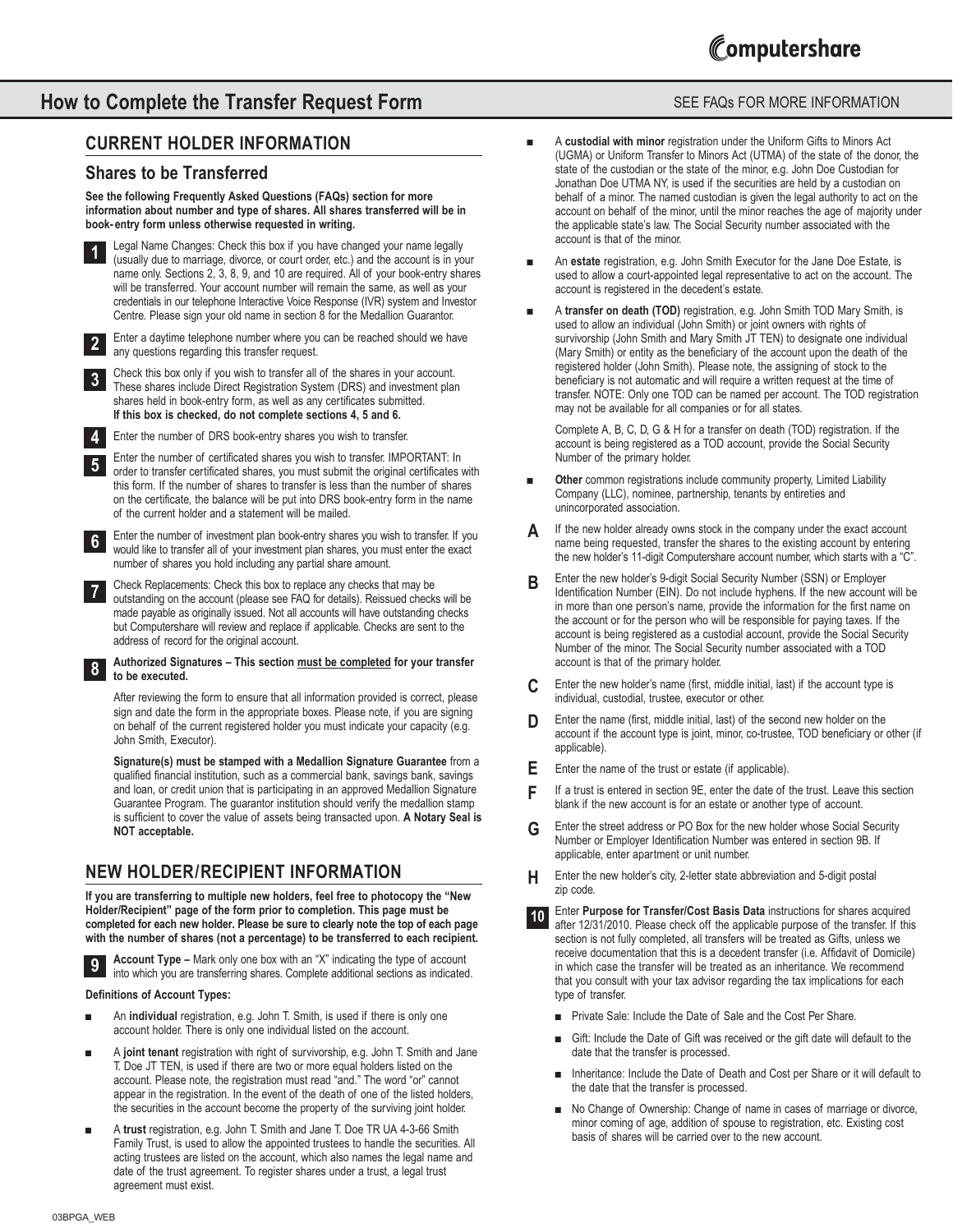# **Frequently Asked Questions (FAQs)**

#### **Below you will find answers to common questions regarding:**

- 
- Account Information Transfer Request Form Transfer Request Form Tax Certification, Form W-9
- Transferring Shares Stock Certificates Managing Your Account Online (Investor Centre)
- 
- 
- 
- Uncashed Checks Medallion Signature Guarantee

**Note:** Reference to our website – www.computershare.com/walmart – is made throughout this document. If you do not have Internet access, you can obtain the same information by calling the customer service number listed on the top right corner of the enclosed Transfer Request form.

# **Account Information**

#### **How do I determine the type of shares that I own?**

- You own **book-entry shares** if the shares are held in an electronic account at Computershare. A paper certificate was not issued for these shares.
	- **Direct Registration System (DRS) shares** are book-entry shares that are not part of a company's investment plan.
	- **Investment plan shares** are book-entry shares that are part of a company's dividend reinvestment plan (DRP) or direct stock purchase plan (DSPP).
- You own **certificated shares** if a paper stock certificate was issued to you.

#### **How can I find out my current share balance?**

If your shares are held electronically by Computershare in book-entry form, the most recent statement that you received will provide the current share balance. For certificated shares, each certificate indicates the number of shares it represents directly on the stock certificate.

# **Transferring Shares**

#### **I want to give my shares to someone I know. Do I have to transfer the shares to them?**

Yes. When you give your shares to someone, you are transferring ownership to them.

#### **My legal name has changed, do I have to transfer the shares to myself?**

Yes. In the case of a legal name change, such as through marriage, complete a Transfer Request form and sign using your old name, which is the current name on the account. Please enter your new legal name in section 9C of the form.

#### **Now that I am of age I would like to remove the custodian from my account. Do I have to transfer the shares to myself?**

Yes. You will need to transfer the shares to a new account in your name. Your completed Transfer Request form can be signed by you or the named custodian. Refer to the enclosed form instructions for information on the different account types that are available to you for the new account, e.g. an individual account listing just you as the holder. Please note, you may need to provide proof of age to obtain the required Medallion Signature Guarantee. Also please note, the age of majority for purposes of UTMA/UGMA differs from state to state.

#### **What do I do if I want to transfer shares to several other parties?**

If you are transferring to multiple new holders, feel free to photocopy the "New Holder/Recipient" page of the form prior to completion. This page must be completed for each new holder. Please be sure to clearly note the top of each page with the number of shares (not a percentage) to be transferred to each recipient.

#### **What do I do if I want to transfer shares of several companies?**

You will need to submit a separate completed Transfer Request form, including a Medallion Signature Guarantee, for each company.

**How do I transfer my employee stock purchase plan (ESPP) shares?** Please contact your ESPP administrator for details on how to transfer any ESPP shares that you hold.

#### **How do I transfer shares to a brokerage account?**

Please contact your stockbroker to initiate the transfer of shares in your Computershare account to a brokerage account.

#### **The new holder has an existing account to which I want the shares transferred. Where can I find the account number of the account to which I want to transfer shares? What if I can't find it?**

The new holder should be able to obtain the account number from a statement or other document for that account. If you do not have the account number, please provide all the information you have on the Transfer Request form, and note "unable to locate" in section 9A of the form so that we know you would like the shares transferred to an existing account. We may or may not be able to do this based on the information provided.

#### **Will account features I previously selected automatically carry over from the old account to the new account?**

No. Account features, such as direct deposit of dividends or reinvestment of dividends, do not carry over to a new account. Once the transfer is complete, the new holder can easily set up his or her account options online after creating a login ID to use Investor Centre. Please note, any change in registration, including changing a name, will result in a new account.

#### **What do I do if I want to use a different option for transferring my shares other than FIFO?**

Please consult your tax advisor and then please contact us at the number listed on the front of this package for further instruction.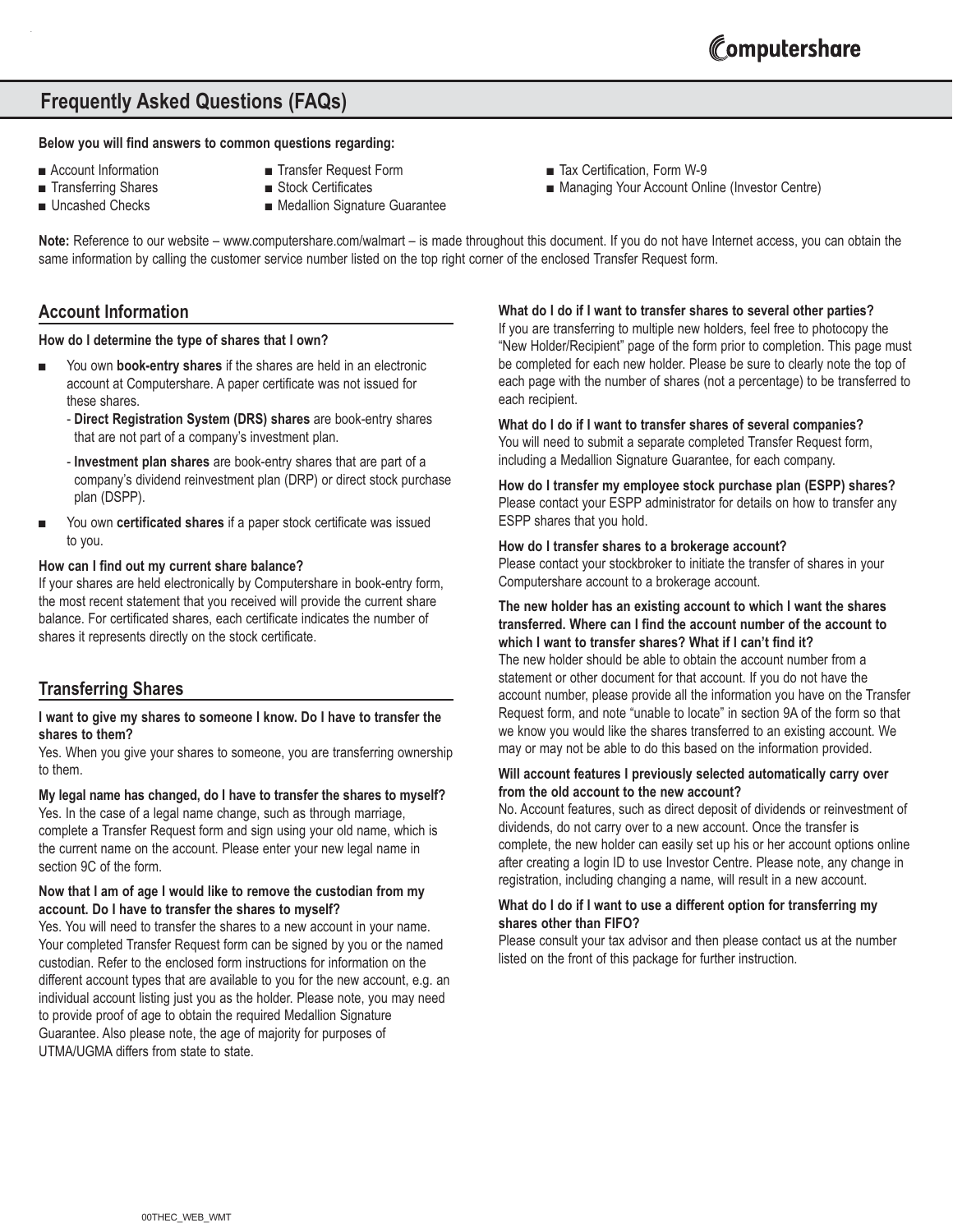# **Frequently Asked Questions (FAQs)**

#### **What legal documents do I need to submit when requesting a transfer on behalf of another?**

The institution from which you obtain a Medallion Signature Guarantee will require documentation to verify your identity, legal authority and capacity. For transfer requests valued at less than \$14 million, Computershare does not require copies of the legal documents; however, we may require other documentation for tax purposes, e.g. a certified Affidavit of Domicile. If the value of the shares you are transferring exceeds \$14 million, please call us at the customer service number listed on the top right corner of the enclosed Transfer Request form for further requirements. Please note, you will need to sign the Transfer Request form in your capacity (e.g. John Smith, Executor).

#### **Is there a fee to transfer stock?**

Computershare does not charge a fee to transfer stock; however you may incur fees from other institutions. For example, you may be charged a fee by the institution that provides the Medallion Signature Guarantee.

#### **Will you return the paperwork I send to you?**

All submitted documents will be kept as part of Computershare's permanent records and will not be returned to you.

# **Uncashed Checks**

#### **Can you reissue uncashed checks in the name of the new holder?**

No. If any uncashed checks have been lost, we can reissue a check in the name of the original holder. To replace those checks, check box 7 on the Transfer Request form. Holders may also be able to replace checks online via Investor Center: refer to the Investor Center information provided in this FAQ.

# **Transfer Request Form**

#### **Who can I call for help completing the form?**

Please call us at the customer service number listed on the top right corner of the enclosed Transfer Request form.

**I can't fit all the information in the space provided. What should I do?** Please feel free to attach additional pages as needed.

#### **What are examples of other account type choices for the new holder?**

Other common account types include community property, Limited Liability Company (LLC), nominee, partnership, tenants by entireties and unincorporated association.

# **Stock Certificates**

#### **What if I can't find a stock certificate?**

Please contact us at the customer service number listed on the top right corner of the enclosed Transfer Request form to find out the cost and process for requesting a replacement. The certificate must be replaced prior to transferring the shares.

#### **How should I send the certificate? Should I insure the mailing?**

We recommend using registered mail or a courier service that provides a return receipt. We also suggest that you insure the mailing with the carrier for 3% of the stock's market value, which is the approximate cost to replace a certificate in the event that it is lost in transit.

#### **Should I sign the back of the certificate before I send it?**

No. For your protection, we suggest that you do not sign the back of the certificate when presenting it to us for a transfer.

# **Medallion Signature Guarantee**

**What is a Medallion Signature Guarantee? Where can I obtain one?** A Medallion Signature Guarantee is a special stamp provided by a bank, broker or credit union (guarantor institutions) that indicates that the individual signing a form is legally authorized to conduct the requested transaction. The guarantor institution should verify the medallion stamp is sufficient to cover the value of assets being transacted upon. Please refer to the note on the cover letter to this form to see if you may be eligible to utilize the Medallion Waiver Option.

# **Tax Certification, Form W-9**

#### **What is a Form W-9? Why do I have to complete the form?**

Form W-9 is an Internal Revenue Service tax form that certifies an individual's Taxpayer Identification Number. Submitting a completed form will prevent earnings and sale proceeds paid to the new account from being subject to backup withholding. Without the completed form, Computershare would be legally required to withhold a percentage of each payment to ensure that tax is collected and paid to the Internal Revenue Service.

#### **Where can I obtain one?**

The enclosed Transfer Request form includes a Form W-9. The new holder can fulfill this requirement by signing and dating the included Form W-9. The complete Form W-9 can also be downloaded from the "Help" section of the website listed at the beginning of this FAQ document.

#### **What if I do not have the information for the new holder, or the new holder is not available to sign the included Form W-9?**

If the new holder is unable to provide tax certification at this time, Computershare will be required to withhold taxes on any dividends or other cash distributions until certification is received. Once we process the transfer request and set up the new account, we will send the appropriate tax certification form (Form W-9) to the new holder.